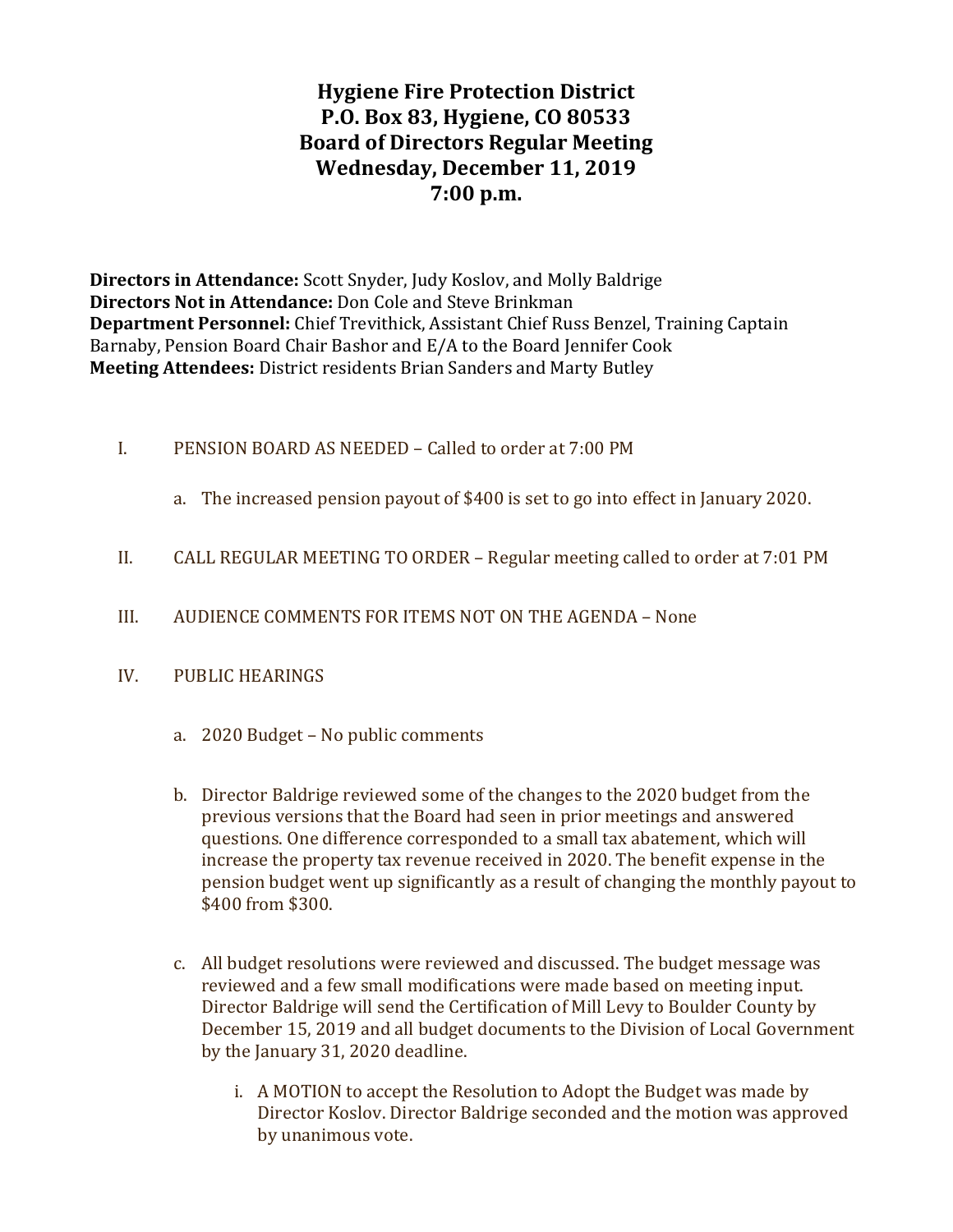ii. A MOTION to Certify the Mill Levy was made my Director Koslov. Director Snyder seconded and the motion was approved by unanimous vote.

# V. APPROVE MINUTES

a. Regular Meeting, November 13, 2019 – Director Baldrige was not able to attend the November Board meeting and therefore prefers to abstain from voting. Without her vote there isn't enough for a quorum, so approval was postponed until the January meeting.

## VI. REPORTS

- a. Treasurer's report
	- i. 2020 updated Transparency form Director Snyder received an email about updating the HFPD transparency form. Director Koslov does this as part of her secretarial duties and asked Director Snyder to forward her the email to confirm that it does not contain any new requirements.
	- ii. The November financials were reviewed. Nothing unusual or of concern. We are over the budgeted income by 3%. A few of the expense accounts are slightly over budget but not to a concerning degree. Overall, expenses are only at 72% of the amount budgeted.

# b. Secretary's report

- i. Upcoming deadlines
	- 1. Approve the 2020 budget at the December meeting.
	- 2. Elections The next biggest upcoming deadline is the election. Meeting attendee Marty Butley has agreed to take on the role of Designated Election Official. He was the lead election judge in the 2018 HFPD Board member election and so already has some familiarity with the process. We need to officially appoint him as the Board-approved DEO to give him the authority to hold or cancel elections as needed.
		- A MOTION to appoint Marty Butley as Designated Election Official was made by Director Baldrige. Director Snyder seconded and the motion was approved by unanimous vote.
		- Director Koslov has already found two other election judges to serve alongside Marty. One served in the 2018 election so is familiar with the process and the other is Marty's wife, Gail, who has experience with Boulder County elections. Director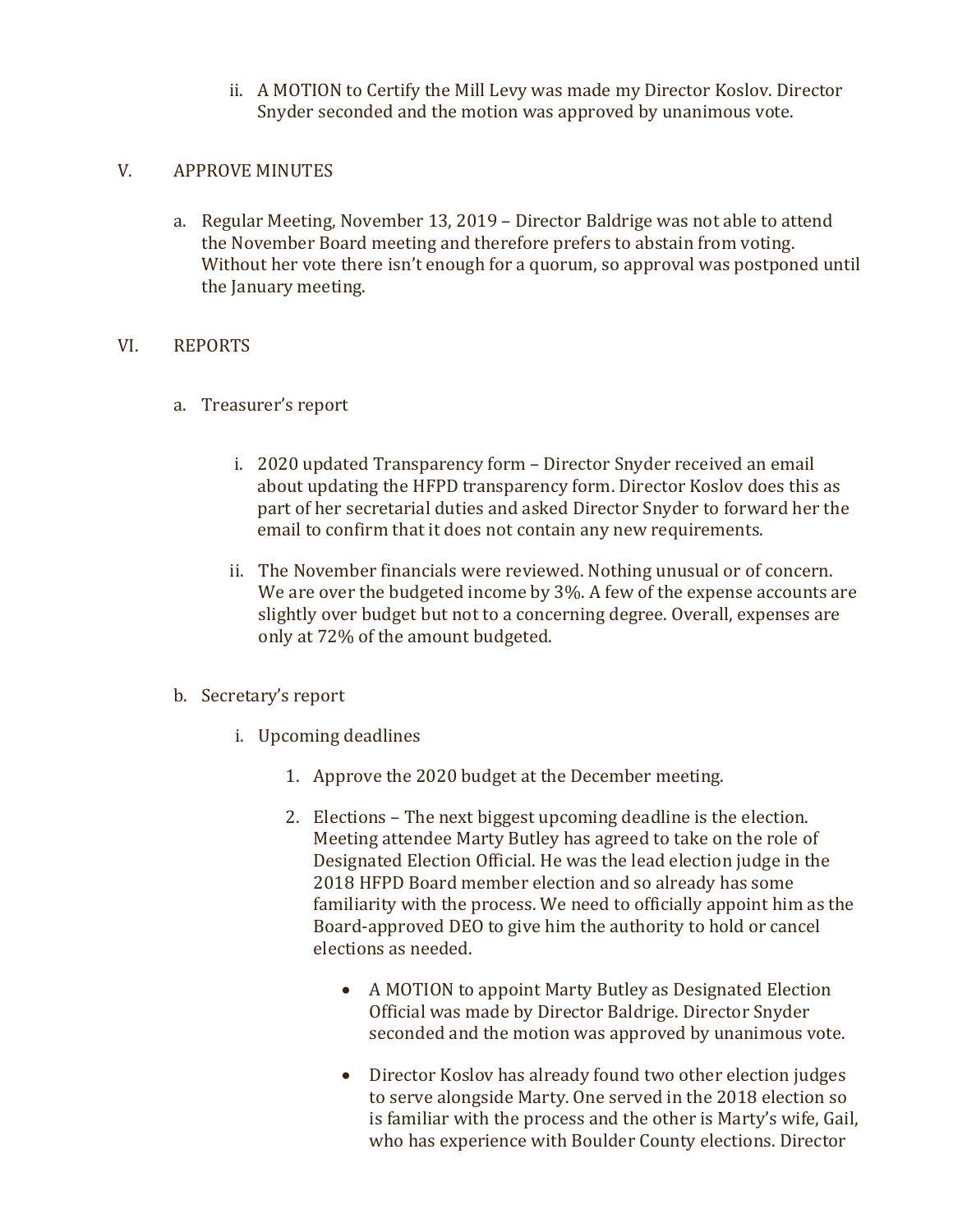Koslov checked with our attorney to find out if there is any conflict with a husband and wife serving jointly as election officials. There is no legal restriction, but Director Koslov wanted to get board approval before continuing to move forward with the two proposed election judges. There was no opposition from the Board members.

#### c. Chief's Report

- i. Fuel Tanks No update but the mission is still in process. FF Turner has a meeting set up with Boulder County to discuss our options. He has been putting together paperwork that details the differences between the tanks we have and what Boulder County is demanding, based on price, quality, durability, safety, etc.
- ii. Shift Coverage There was only one 12-hour shift that was not covered in November and December coverage is looking good. A few more members are switching to the shift staffing program so there will be more people to sign up for shifts. Members must attain a certain number of certifications before they're eligible to be paid for working shifts. They may work shifts without pay until then.
- iii. Other Issues & Opportunities
	- 1. Emergency reports Response times recently ranged from a few seconds to a few minutes, which is very fast. The average for the year is 2 minutes and 42 seconds from tone to in-route. Prior to the start of the shift program the average response time was around 6 minutes.
		- Some of the numbers included in the analysis are outliers that skew the results higher or lower than they really are. Chief Trevithick and Director Koslov will meet to help draw out the data that more accurately reflects the real statistics.
	- 2. The Longmont Emergency Unit (LEU) is a technical search and rescue team with whom HFPD has a mutual aid agreement. Boulder County recently decided to withdraw funding because the FBI is investigating some of the LEU members (for actions that have no connection to the LEU). Our department is now considering whether or not to withdraw from our mutual aid and auto-aid agreements. The actions of a few LEU members may not be reflective of their department as a whole, but we may want to avoid alliances that could put the HFPD at risk by association. However, the LEU has always been very helpful and responsive to Hygiene calls, so the most important consideration is what's best for our taxpayers. Chief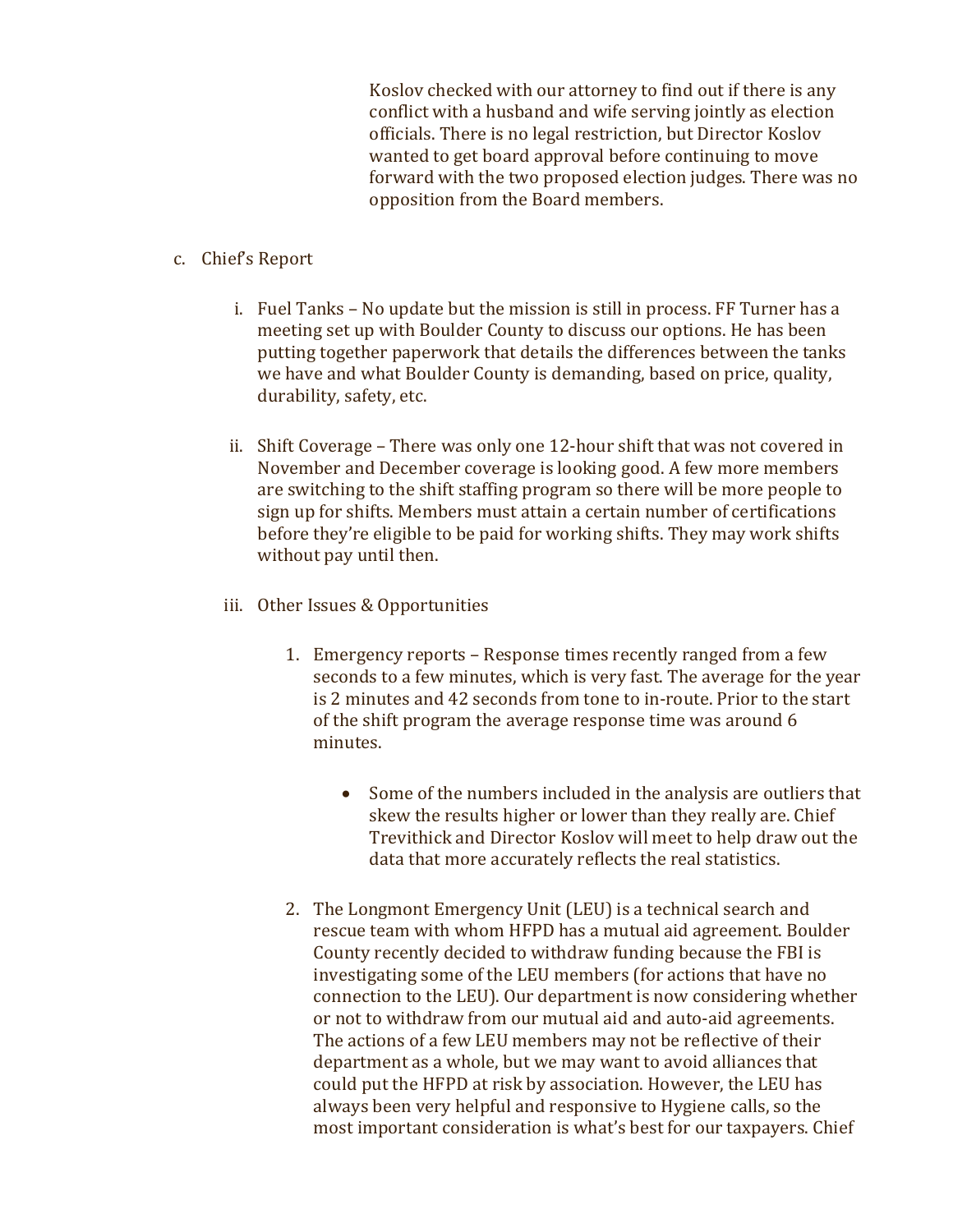Trevithick will find out more about the situation at next week's meeting.

- 3. We recently used Mountain View Fire Protection's fleet services for the first time and it made getting the truck repaired very easy and convenient. Some of Hygiene's members drove an engine out to Mountain View's Dacono facility, and it was fixed right away. Mountain View's services are cheaper than what we've been paying, and we can even get some of our equipment tests done there instead of having to take them to a third-party testing facility.
- 4. One of our firefighters was recently diagnosed with a rare form of cancer and is currently going through treatment. The Department is trying to provide help and support to him and his family wherever possible. The majority of the members recently went to help with remodeling work that was in process on their house and members of other departments are reaching out to see how they can help as well.
- 5. Training ground the Cemex lease is taking longer to sort out than expected so Training Captain Barnaby is working with Boulder County to see about establishing temporary training grounds till we can finalize the Cemex lease terms. Chief Trevithick will talk to the Parks & Open Space Department to see if they would let us use any of their property on a temporary basis to conduct training exercises.
- 6. The Pancake Supper is coming up. Training Captain Barnaby is working on getting the details sorted and finding out if there are any additional restrictions on having firearms in the silent auction. The Board's terms dictate that there are no actual firearms on the property (photos only) and that the HFPD never take ownership of the weapons at any point in the auction and distribution process.
- 7. The Christmas party went very well. The white elephant exchange was a lot of fun and there were a lot of good gifts.
- 8. We've recently received eleven new member applications. Department rules don't allow more than 40 members so we can't accept any of the new applicants but it's a very encouraging situation to be in.

#### VII. OLD BUSINESS

a. Meeting with Mountain View FPD – Director Snyder set up an informal meeting between the Board Members of Mountain View and Hygiene, along with both chiefs, to discuss how such an arrangement might look in both the short-term and the long-term, and how it would impact the HFPD. Mountain View has eight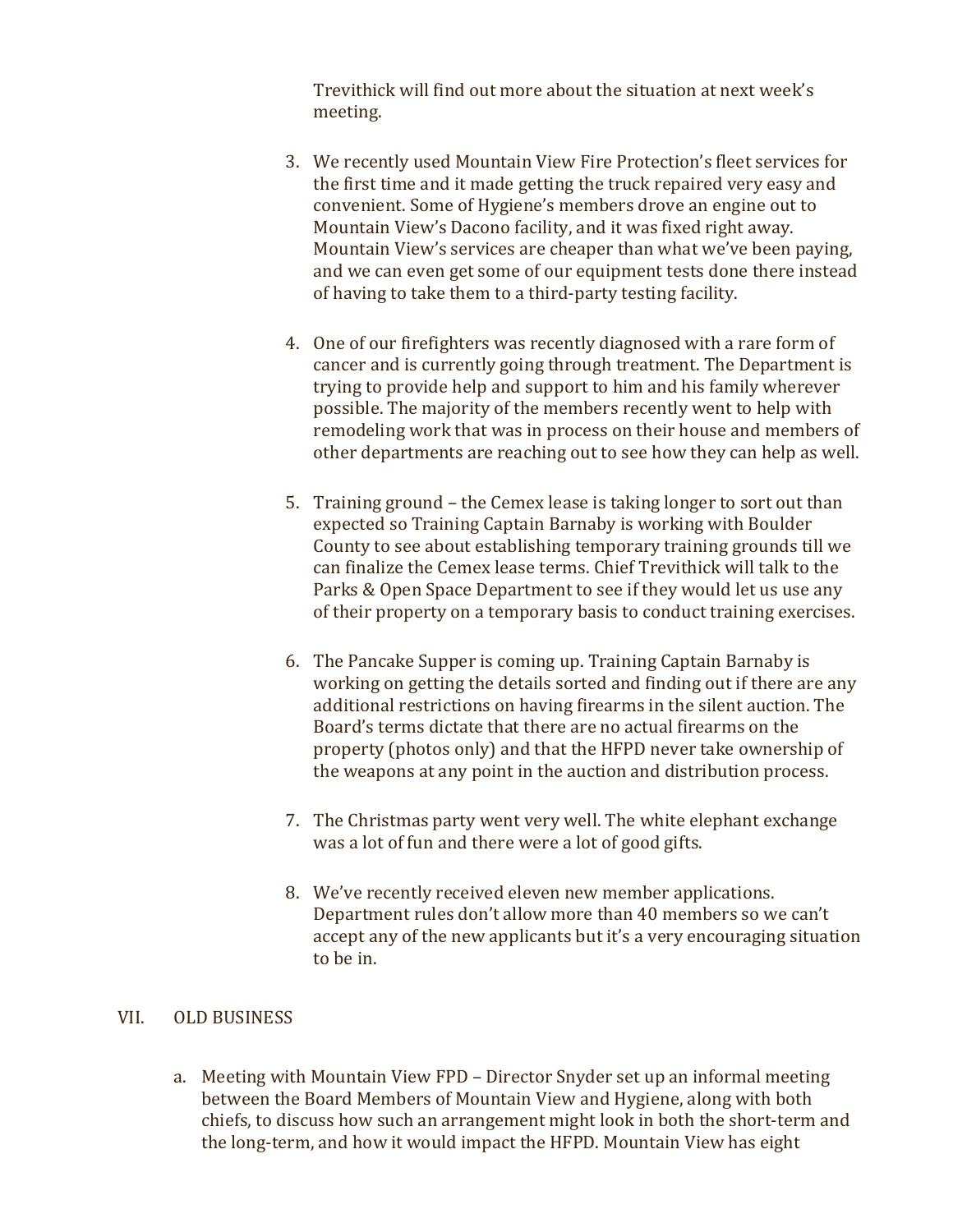stations that are staffed 24/7. Their primary station is East of Longmont, but they have a number of other stations across Mead, Erie, Niwot, and Dacono. It could be beneficial to the community if we joined a larger operation, but if we aren't ready to join the authority, it's possible to first explore cooperative efforts at smaller levels to get a sense of what arrangement might work. Joining with a larger organization would allow us to offer better ambulance service to our District, and it could be the solution to the problems associated with buying and equipping our own ambulance. Mountain View spreads ambulances across their Districts and we could have faster access to service, because a vehicle could be stationed between Hygiene and Mead. If a collaboration between the HFPD and Mountain View works out, it would mean that we would have more to offer because we could leverage a larger pool of resources. During the conversation, Hygiene made it clear to Mountain View that keeping out name and identity was of utmost importance, and they understand and have no problem with it.

- i. There was a question about what incentives Mountain View has to join with other districts. Mountain View's mill levy is much higher than that of comparable departments. Among other things, if Mountain View merges with other districts, the increased efficiencies and resources could mean a mill levy reduction for the taxpayers. Additionally, not all collaborations work out so, to increase the odds of success, it is to Mountain View's benefit to take a chance on merging with different districts.
- b. Newsletter We are working on a postcard alert about the newsletter. Director Koslov passed around a first draft for input on the appearance and content. The goal is to send the postcards in the first or second week of January. DEO Marty Butley would like to add a note encouraging residents to nominate Board members.
- VIII. NEW BUSINESS The Board would like all resolutions to be posted on the website. All resolutions should be sent to Brian once they've been approved and signed.

# IX. AGENDA NEXT MONTH

- a. Work Session? None
- b. Regular Meeting January 8<sup>th</sup>, 2020
- X. ADJOURNMENT A MOTION to adjourn the meeting was made by Director Koslov at 9:20 PM. Director Baldrige seconded, and the motion was approved by unanimous vote.

# Motion/Resolution Summary:

MOTION to accept the Resolution to Adopt the Budget